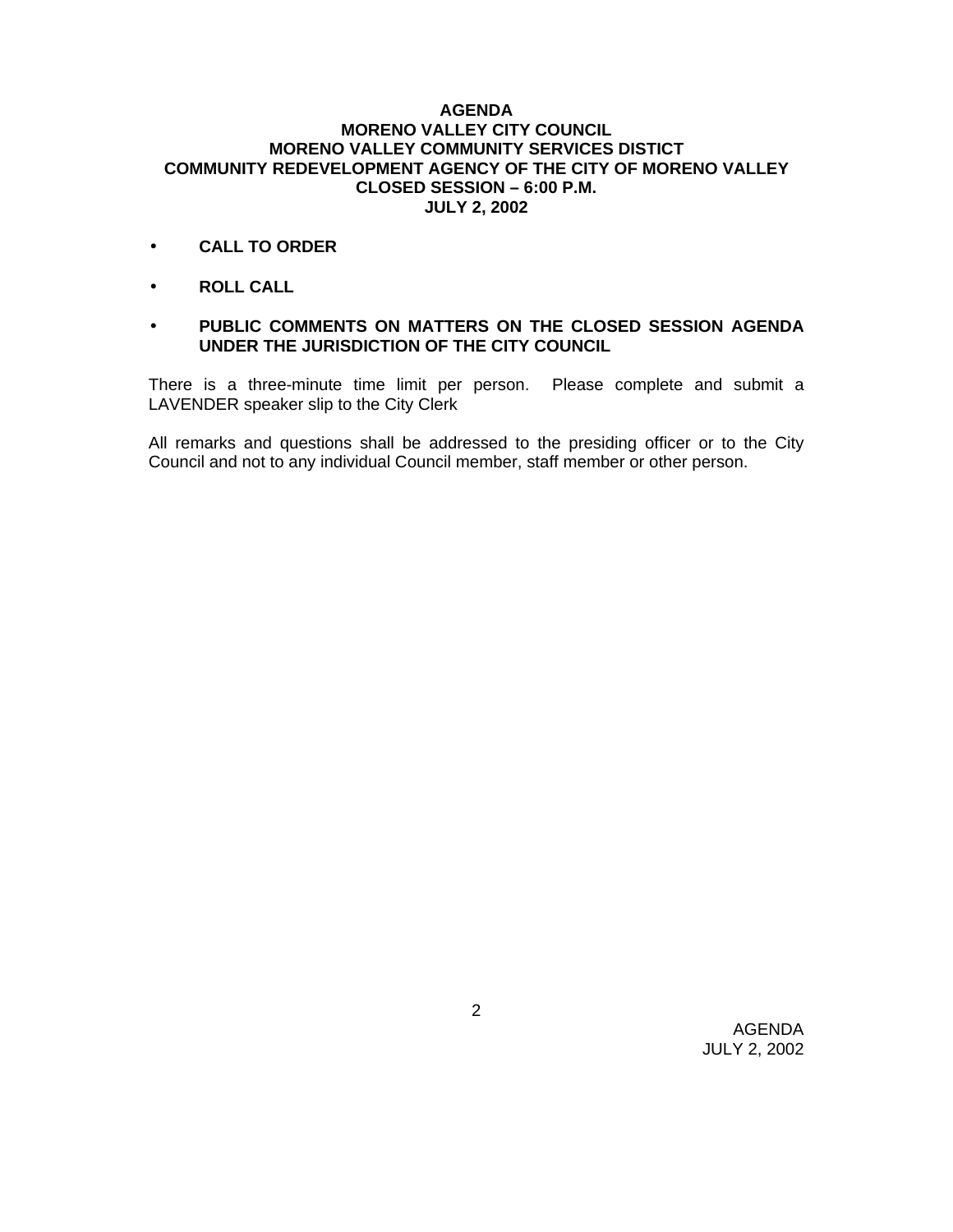## **CLOSED SESSION**

A Closed Session of the City Council of the City of Moreno Valley will be held in the Finance Conference Room, Second floor, City Hall. The City Council will meet in Closed Session to confer with its legal counsel regarding the following matter(s) and any additional matter(s) publicly and orally announced by the City Attorney in the Council Chamber at the time of convening the Closed Session. The Closed Session will be held pursuant to Government Code:

1) SECTION 54956.9(a) – CONFERENCE WITH LEGAL COUNSEL – ESISTING **LITIGATION** Case: *Public Utilities Commission – 909 Area Code Split* Case No.: Rulemaking 95-04-043; Investigation 95-04-044 Case: *Todd Pikup v. City of Moreno Valley* Court: Riverside Superior Court Case No.: RIC 356635 Case: *Elmina Callender v. City of Moreno Valley, et. al.* Court: United States District Court Case No.: EDCV 01-0310 VAP (SGLx) Case: *Sabrina Sinclair v.City of Moreno Valley, et. al.* Court: Riverside Superior Court Case No.: RIC 362365 Case: *Helen Reilly v. City of Moreno Valley, et. al.* Court: Riverside Superior Court Case No.: RIC 366748 Case: *Sandra Walker v. City of Moreno Valley* Court: Riverside Superior Court Case No.: RIC 367507 Case: *Gloria Benavides v. City of Moreno Valley* Court: Riverside Superior Court<br>Case No.: RIC 362646 RIC 362646 Case: *Laure Scott v. City of Moreno Valley* Court: Riverside Superior Court Case No.: RIC 368614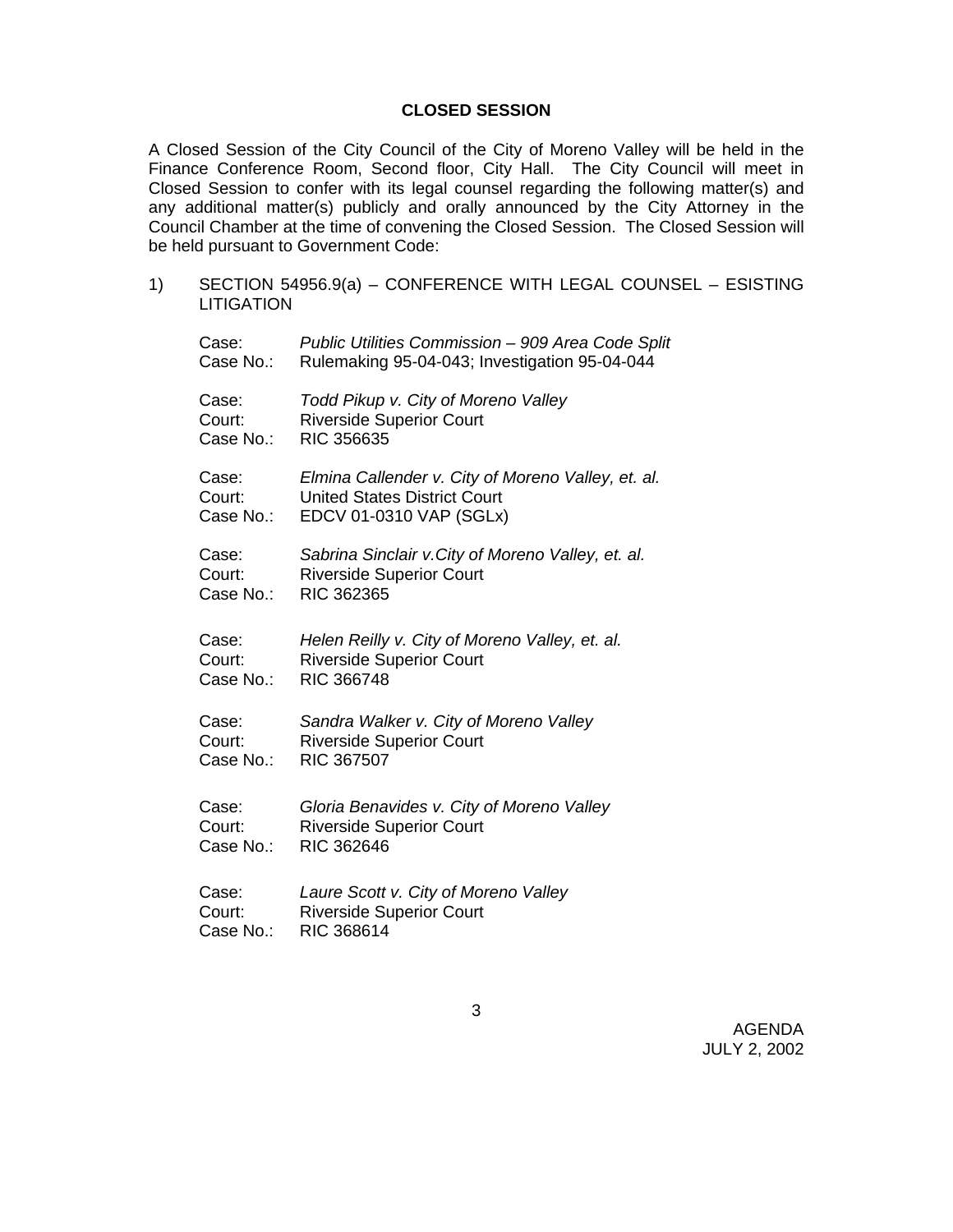|    | Case:                                                  | Tiffany Lane, a Minor by and through her Guardian Ad Litem, Don<br>Lane v. City of Moreno Valley, et. al.                                     |
|----|--------------------------------------------------------|-----------------------------------------------------------------------------------------------------------------------------------------------|
|    | Court:<br>Case No.:                                    | <b>Riverside Superior Court</b><br>RIC364340                                                                                                  |
|    | Case:                                                  | Christy Ann Mason; John Mason and Marilyn Mason, individually,<br>and on behalf of the Estate of Marilyn Marie Mason, a Minor,                |
|    | Court:<br>Case No.:                                    | Decedent v. City of Moreno Valley, et. al.<br><b>Riverside Superior Court</b><br><b>RIC 372291</b>                                            |
|    | Case:<br>Court:<br>Case No.:                           | ADAD LLC v. City of Moreno Valley, et. al.<br><b>Riverside Superior Court</b><br>RIC 374644                                                   |
|    | Case:<br>Court:<br>Case No.:                           | Lockheed Martin Corporation v. RCHCA, et. al.<br>U.S. District Court Central District of California Eastern Division<br>EDCV 97-0051 RT (Vap) |
|    | Case:<br>Court:<br>Case No.:                           | Efrain Garcia v. City of Moreno Valley<br><b>United States District Court</b><br>EDCV 99-0310 RT (VAPX)                                       |
|    | Case:<br>Court:<br>Case No.:                           | Sandra Siu and Richard Siu. V. City of Moreno Valley<br><b>Riverside Superior Court</b><br>RIC 323329                                         |
|    | Case:<br>Court:<br>Case No.:                           | Edmonson v. City of Moreno Valley et. al.<br><b>Riverside Superior Court</b><br>RIC 331247                                                    |
| 2) | CONFERENCE WITH LEGAL COUNSEL - ANTICIPATED LITIGATION |                                                                                                                                               |
|    | a)                                                     | SECTION 54956.9(b)(1) - Significant exposure to litigation<br>Number of Cases: 3                                                              |

b) SECTION 54956.9(c) - Initiation of litigation Number of Cases: 2

## 3) SECTION 54957.6 – LABOR NEGOTIATIONS

- a) Agency Representative: Gene Rogers Employee Organization: MVCEA
- b) Agency Representative: Gene Rogers Employee Organization: MVMA

AGENDA JULY 2, 2002